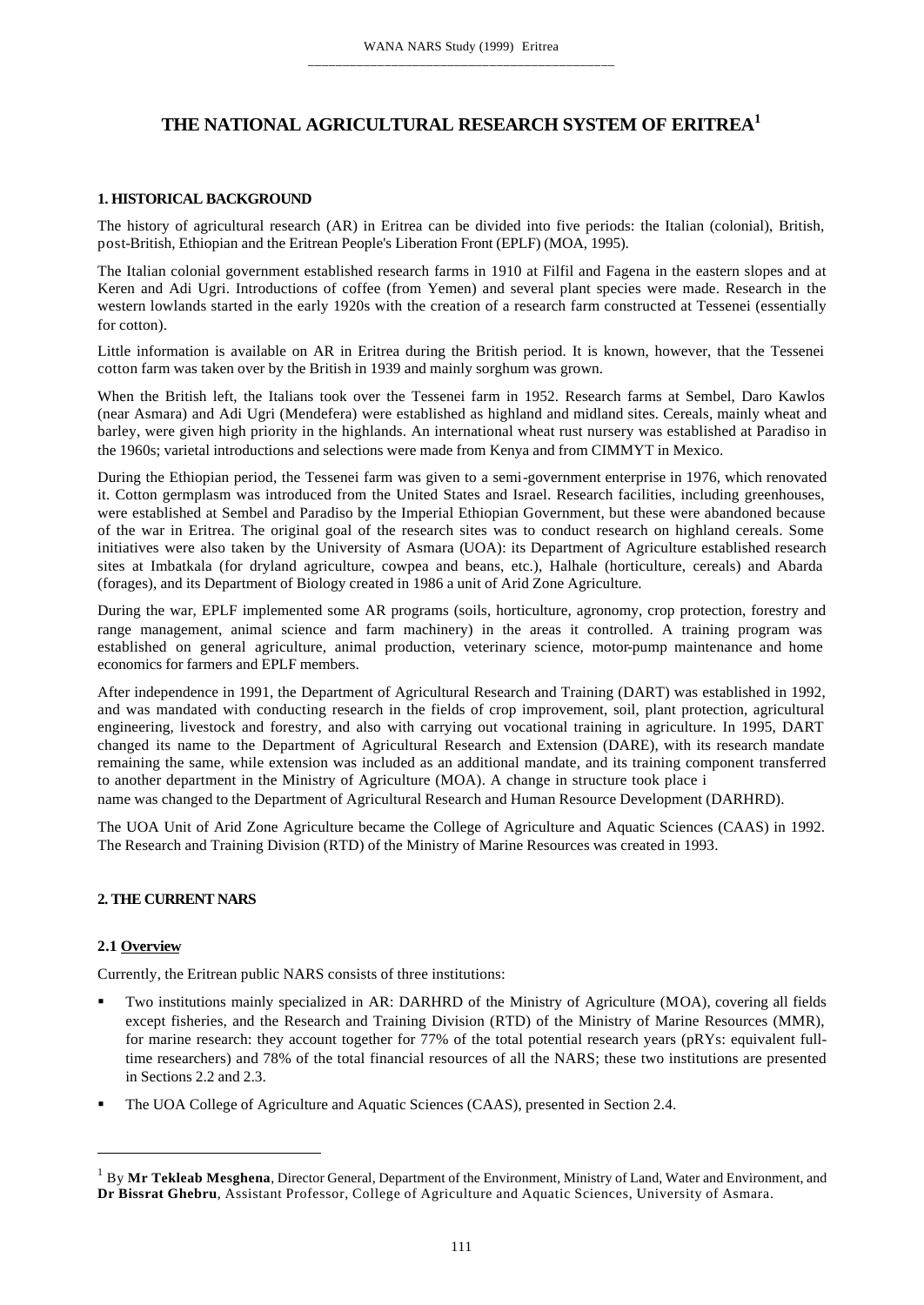These institutions are not coordinated at any central level, but have rather good relations (see Section 4.2).

Outside the public NARS, AR is carried out by a few private non-profit NGOs, among which World VisionEritrea<sup>1</sup> is probably the only active one in collaboration with DARHRD.

# **2.2 The Department of Agricultural Research and Human Resource Development (DARHRD)**

Mandate and Organization - DARHRD is an administrative Division of MOA which reports directly to the Vice Minister of Agriculture. It has four sections: agronomy and forestry (supported by two labs: gene bank, plant protection), soil science, animal science, and agricultural engineering. AR activities are essentially applied and adaptive; they mobilize around 70% of the time of the senior staff, the remaining time is devoted to services, extension/development (soil analysis, seed production, on-farm trials, technology information, etc.), and in-service training activities (for MOA staff and farmers).

Resources - The current available permanent staff is about 71, of whom there are 39 researchers (37 nationals: 10 MS and 27 BS holders; 2 expatriates), 26 technicians, and 6 clerks. There are also 50200 daily laborers, depending on the season (planting, weeding and harvesting periods require many laborers).

In spite of recruiting an additional number of staff during the last years (in 1995 there were only 16 national researchers: 5 MS and 11 BS), the shortage of qualified personnel is the limiting factor in DARHRD, which limits its capacity to properly plan and implement AR activities<sup>2</sup>. Considerable efforts are being made to improve human resource capabilities through short- and long-term training programs. The government has introduced a new salary scale (ranging roughly between US\$ 160 and 500 for technicians and senior researchers, respectively) which is believed to be attractive, considering the current economic situation of the country.

DARHRD has established three main research stations, each representing different agroecological zones and production systems. Halhale Research Station (300 ha) in the central highlands zone hosts DARHRD headquarters which moved recently from Paradiso/Asmara; it enjoys new infrastructure (building complex, including offices and laboratories) and fair transportation and communication facilities. Shambuko Research Station (300 ha for research and seed multiplication purposes) in the southwestern lowland zone has also fair infrastructure (well-established office and living quarters for research staff) and transportation/communication facilities. Sheib Research Station (50 ha for research and seed multiplication) in the eastern lowlands (coastal plain zone) is a new station where new offices and housing for researchers are being constructed.

In 1997, total DARHRD financial resources amounted to Birr 9.8 million (US\$ 1.6 million), of which:

- **Birr 2.3 million (US\$ 0.4 million) came from national sources (essentially from the government budget, plus** some self-earned sources coming mainly from seed sales), with 34% allocated to salaries and wages and the remaining (Birr 1.5 million) to operating/capital costs (OCC); and
- ß Birr 7.5 million (US\$ 1.2 million) from external grants (DANIDA, FAO/Italian Cooperation, and USAID), covering the cost of the two expatriates, staff training, and contribution to the OCC.

The total OCC amounted roughly to Birr 56 million, which means around US\$ 30,00036,000 per pRY, a largely sufficient amount for providing good research means.

Research Activities and Linkages - In the research planning process, frequent consultations with division heads in the department and individual researchers (which in a way forms an informal technical scientific committee) helps the director to set policies and approve programs and budgets. Steps are being taken to institutionalize the planning and management of research activities.

#### **2.3 The Research and Training Division (RTD) of the Ministry of Marine Resources (MMR)**

Mandate and Organization - RTD is now in its earliest stage of development and in the process of building its human resources through training and its research infrastructural capacities. Its mandate equally covers marine research (focussed on marine habitat and fisheries) and training/extension (short-term training of fishermen on navigation, making of fishing nets, and training women on nutrition at its training center located in Hirgigo).

 $1$  It started adaptive trials in 1996 of some crops (finger millet, groundnut, pigeon pea) in the southern part of Eritrea, aimed to identify and select drought-tolerant, disease-resistant, high-yielding cultivars adapted to the region. The adaptive trials will soon cover additional crops (sorghum, maize, sesame, bean, etc.).

<sup>&</sup>lt;sup>2</sup> According to the medium-term plan (MOA, 1995), the required number of researchers and technicians for DARHRD for the year 2002 is 109 (14 PhD, 38 MS, 57 BS) and 128, respectively.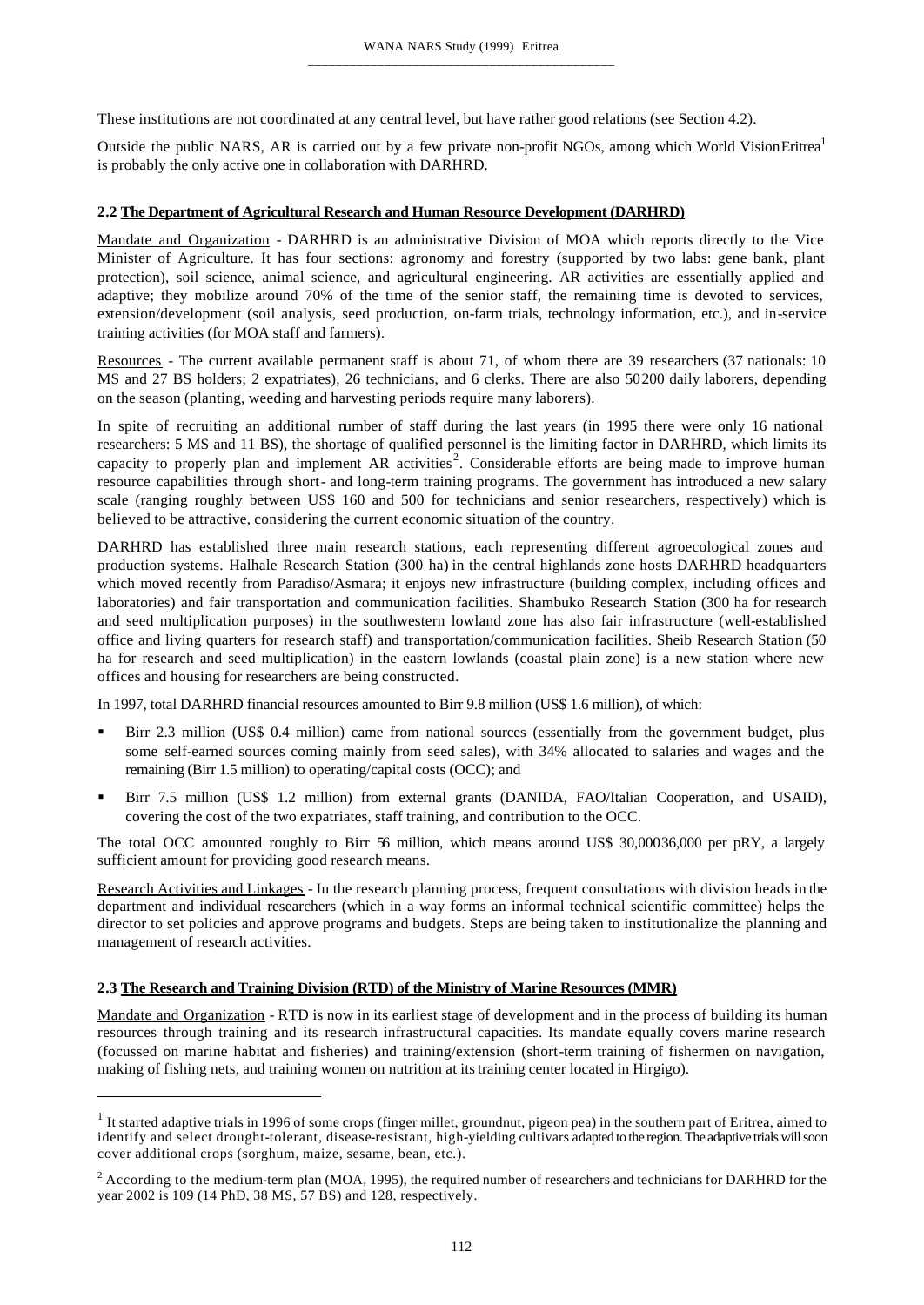Resources - RTD has a total of 60 permanent staff members, including 36 national senior members (all with BS degree) and four foreign scientists, who represent 20 pRYs. The remaining are support staff, including technicians and workers.

Physical resources are currently meager. The main office is in Massawa and a branch office in Assab, but there is no infrastructure for research, no appropriate station equipped with laboratories, and no research vessel. RTD plans to have additional stations in Dahlak, Tio and Brassole islands.

Funds provided in 1997 by MMR were scarce and amounted to (rough estimate) around Birr 250,000 (around US\$ 40,300), or US\$ 1,000 per professional staff member, all expenses included. There is, however, a number of research funds available from international organizations for joint research programs (roughly estimated at US\$ 0.5 million, including the cost of the four expatriates). The available operation/capital funds, provided by the foreign assistance, may cover the needs of around 10 actual RYs.

Research Activities - Research activities focus on marine habitat and fisheries, and the main activities are baseline data collection on various aspects of the marine environment, surveys of fish stocks (with fishermen), and the creation of environmental awareness for sustainability.

# **2.4 The College of Agriculture and Aquatic Sciences (CAAS) of the University of Asmara (UOA)**

Overview - CAAS is the only source of trained personnel in agriculture in the country. It offers four-year BS programs in plant science/crop production, soil and water conservation, animal sciences, marine biology and fisheries, and soon in agricultural economics. A two-year diploma in general agriculture will be added over the next years.

CAAS has currently 36 academic full-time staff members, including 32 nationals (3 PhD, 15 MS and 14 BS holders) and 4 expatriates. As part of the UOA, which is currently in an aggressive staff-development stage, it is building its human resource capacity steadily but surely. In 1994, it had 19 academic full-time staff members (3 PhD, 10 MS and 6 BS holders), and for the past two years it has trained or is still in the process of training 7 staff members at the PhD level and 9 at the MS level. It is also recruiting senior staff periodically to fill its requirements.

CAAS occupies a building that will soon be refurbished to accommodate four laboratories and a number of lecture halls and staff offices. A college farm and an experimental field exist on the campus. Currently, physical facilities are not optimal for undertaking major research activities, but CAAS also shares the experimental fields of MOA when needed for research.

In 1997, CAAS financial resources amounted to Birr 12.6 million (US\$ 2 million) of which about 10% were funded by the Government and 90% by foreign donors, mostly spent on staff training, equipment and salary of seconded staff.

Research Activities - In addition to being an academic institution, CAAS is mandated to conduct basic and applied research that addresses developmental needs and to disseminate research results through outreach programs. CAAS staff members allocate about 25% of their time at the moment for research in agriculture and marine sciences; this would increase with the availability of research facilities. Research priorities are identified on the basis of its sectorial surveys (CAAS et al., 1996) and in accordance with the national agricultural development policy.

# **3. AR RESOURCES**

NARS in Eritrea has not yet developed a well-structured management and monitoring system for human, material and financial resources. For example, methods and procedures have not been developed strongly for evaluating staff performance capacity, and the management of financial resources is not properly organized, although measures are now being taken by NARS institutions to strengthen their management of available resources.

# **3.1 Human Resources**

Currently (1997) the public Eritrean NARS involves 115 scientific and technical senior graduate staff (including 10 expatriates), who represent around 61 potential RYs. Among the 105 national senior staff, only 3 have a PhD degree, 25 an MS, and 77 a BS. The level of academic training is particularly poor at DARHRD and RTD.

More trained staff, both in number and quality, is needed. For the short-term period, the Government is trying to overcome the shortcomings by contracting foreign nationals, and more importantly, through south-south cooperation. The provision of technical assistance attached to donor projects is another source for meeting some of the critical demands on qualified personnel. For the long-term period, the enhancement of CAAS and the enlargement of its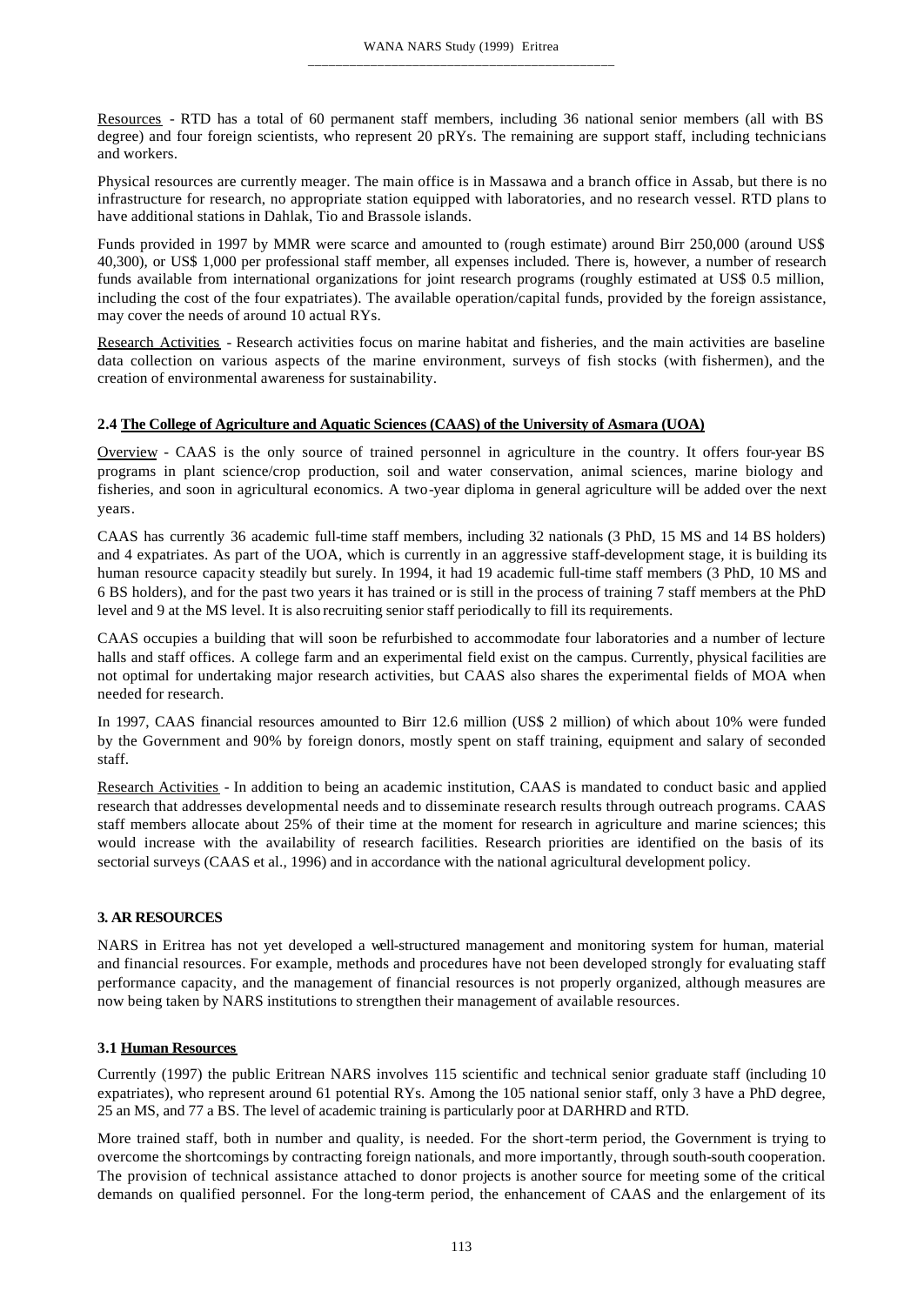education mandate should allow intensive undergraduate/postgraduate training courses and also training of technicians, for which increased recruitment of additional staff is strongly required.

#### **3.2 Physical and Financial Resources**

The current infrastructure of NARS to carry out effective research plans is very limited. However very important efforts have been made and will be undertaken for the next years to enlarge it in every NARS institutions.

In 1997, the national AR financial resources amounted to around Birr 2.5 million (US\$ 0.4 million), mainly from the government budget, which represent 0.33% of the Agricultural Gross Domestic Product (AGDP estimated at US\$ 120 million in 1996). National/government investment in AR is far from the 1% of the AGDP recommended by some international organizations. However, the figures over the past two or three years indicate signs of good progress. For example, the contribution to AR from the MOA budget was about 0.24% in 1993/94, but has increased to 2.1% in 1997.

AR financial resources from external grants amounted to around Birr 11.4 million (US\$ 1.8 million), which are equivalent to around US\$ 1.4 million (1.2% of the AGDP) when estimated at the "national cost" (evaluating the cost of the expatriates on the basis of the average annual cost of the national scientists). This external support provides the NARS institutions with scientific support and with operational/capital funds necessary for providing satisfactory means for research, except in the case of RTD; and the actual RYs of the NARS should amount to around 50, as opposed to the 61 pRYs.

Total AR fina thus US\$ 1.8 million (national = US\$ 0.4 million; external: US\$ 1.4 million).

## **4. RESEARCH ACTIVITIES**

#### **4.1 Research Activities and Orientations**

AR activities are at an early stage of development, and resources allocated to the programs implemented are constantly moving and increasing. Thus, it is too soon to present a balance on the past and current activities.

Research orientation has been defined by the Government of Eritrea (GOE, 1994) through its medium-term plan (MTP) and strategy (19972002), prepared in cooperation with the NARS institutions. As rainfall is the most limiting factor to food production, emphasis is on developing irrigated agriculture by enhancing the productivity of farmers, pastoralists and agro-pastoralists. AR has been prioritized at two levels: commodity and production system. It will emphasize the production of high-value crops and the development of irrigation water resources to support an export-oriented agricultural sector. Improvements in the production levels of national food crops and livestock will also receive enough attention to achieve some level of self-sufficiency. Station-based applied and adaptive research on existing and imported technologies, and on-farm trials and production system improvement activities will be conducted. This will be carried out by researchextension teams; concentrating on farmer participation to adjust research plans and operations.

#### **4.2 National and International Linkages**

So far, the limited human and physical resources of the NARS have been limiting its relations with development/ extension organizations. The setting up of farming systems research programs scheduled in the medium term should help AR to better contribute to development by identifying production constraints, developing appropriate technologies, and introducing viable alternatives to farmers.

Linkages between the NARS institutions are relatively pronounced. DARHRD and CAAS have strong working relationships that have developed over a relatively short period of time. For example, a joint steering committee drawn from both institutes was established to guide in planning CAAS curricula relevant to the objectives of the country; and a task force representing DARHRD and CAAS was formed to guide in the preparatory process of the MTP and strategy for national agricultural research. MOA and UOA enjoy good bilateral cooperation with various donors in research and training. RTD and the Marine Biology and Fisheries Department of CAAS have a joint steering committee aimed at sharing expertise and information and at combining efforts in marine research; however, this committee has not yet succeeded in bringing changes since both institutes are still in the development process.

International scientific linkages are rather well developed. International research centers and networks are major sources of germplasm, training and technical expertise for DARHRD, which has good working relationships with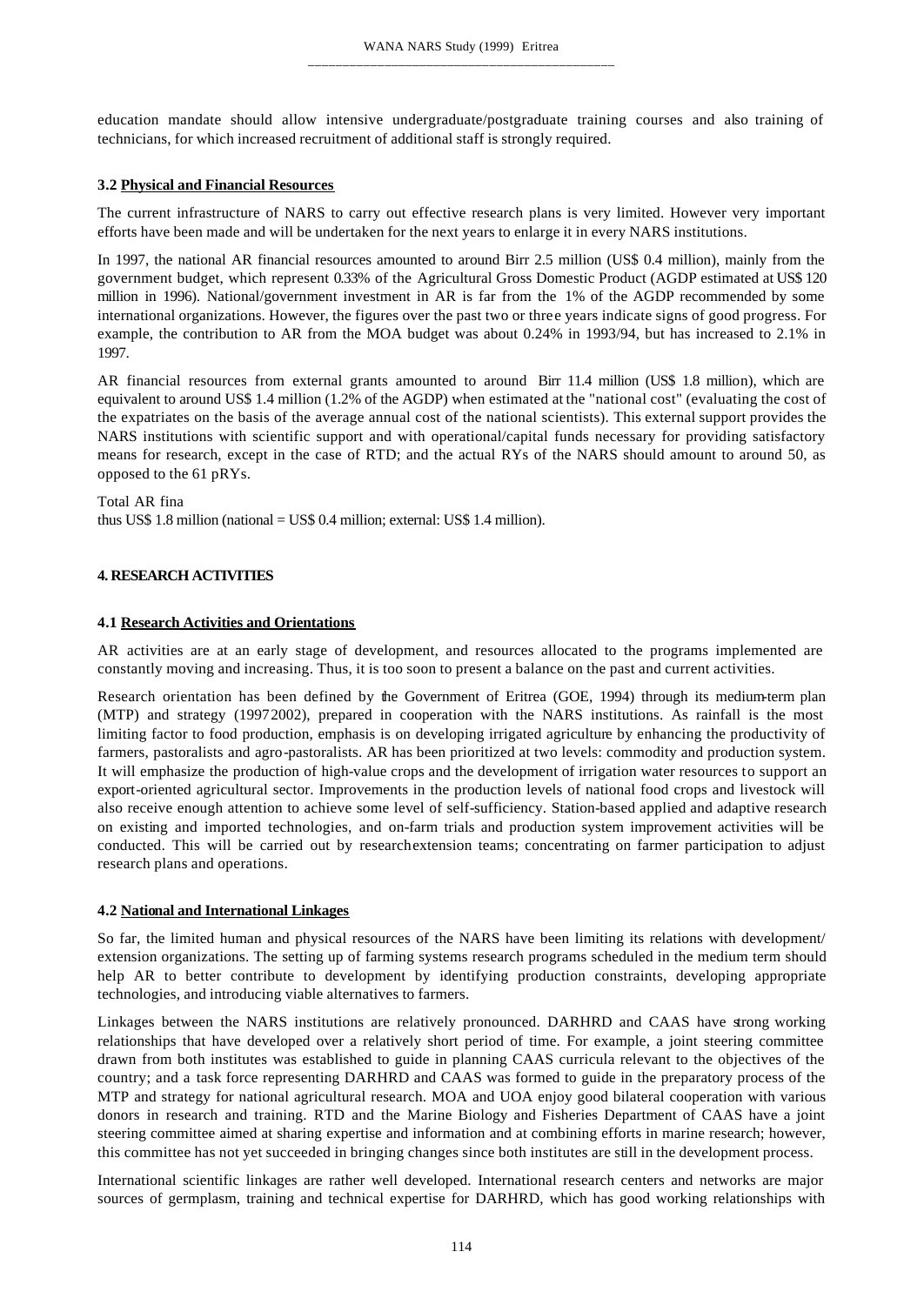ICARDA, ICRISAT, ILRI, CIP and CIMMYT. At the regional level, DARHRD and CAAS collaborate with the Association for Strengthening Agricultural Research in East and Central Africa (ASARECA), which aims at promoting collaboration in AR in the region. CAAS has agreements related to funding, training, exchange of expertise and research collaboration with some European scientific institutions (AS University of Agriculture in Norway; Wageningen University, Larenstein International Agricultural College of Agriculture, and Dronten Agricultural College in the Netherlands).

### **5. CONCLUSION**

The Eritrean NARS is by world standards quite small, with its 61 pRYs and US\$ 1.8 million resources. However, it resulted from very recent efforts, undertaken by the country with strong scientific and financial support from the international community, to build research and education institutions able to support national agricultural development and ensure a sustained output of improved technology to farmers.

#### **Main Acronyms**

**MOA**: Ministry of Agriculture. **MMR**: Ministry of Marine Resources.

**CAAS**: College of Agriculture and Aquatic Sciences of the University of Asmara (UOA). **DARE**: Department of Agricultural Research and Extension. **DARHRD**: Department of Agricultural Research and Human Resource Development. **RTD**: Research and Training Division of MMR.

## **Main References**

Government of Eritrea - *Macro-policy*.- Asmara, 1994.

MOA - *Medium-Term Plan And Strategy for National Agricultural Research*.- Asmara, June 1995,102 p.

CAAS, WAU, LAC & MOA - *Sector Reviews on Eritrean Agriculture*.- Asmara, 1996.